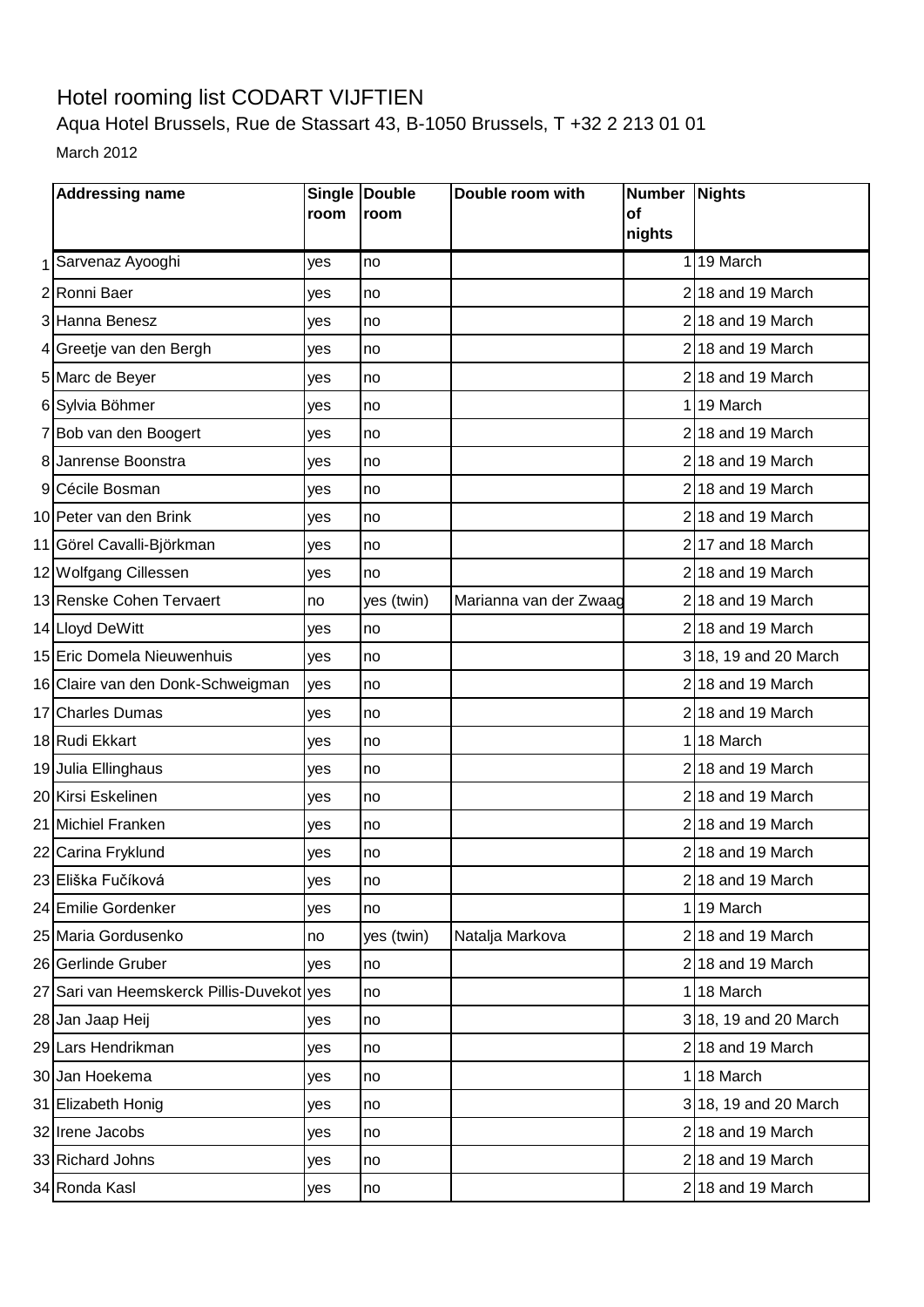| 35 Katja Kleinert             | yes | no                       |                               | 218 and 19 March      |
|-------------------------------|-----|--------------------------|-------------------------------|-----------------------|
| 36 Christi Klinkert           | no  | yes (twin)               | Alice Taatgen                 | $2 18$ and 19 March   |
| 37 Paul Knolle                | yes | no                       |                               | 218 and 19 March      |
| 38 Lidewij de Koekkoek        | yes | no                       |                               | $2$ 18 and 19 March   |
| 39 Roman Koot                 | yes | no                       |                               | 218 and 19 March      |
| 40 Greta Koppel               | no  | yes (twin)               | Anja K. Ševčík                | 218 and 19 March      |
| 41 Olga Kotková               | yes | no                       |                               | $2 18$ and 19 March   |
| 42 Dragana Kovačič            | no  | yes (twin)               | Olena Zhivkova                | 218 and 19 March      |
| 43 Suzanne Laemers            | yes | no                       |                               | 318, 19 and 20 March  |
| 44 Claudia Laurenze-Landsberg | yes | no                       |                               | 218 and 19 March      |
| 45 Huigen Leeflang            | yes | no                       |                               | 3 18, 19 and 20 March |
| 46 Micha Leeflang             | yes | no                       |                               | $2 18$ and 19 March   |
| 47 Natalja Markova            | no  | yes (twin)               | Maria Gordusenko              | 218 and 19 March      |
| 48 Sanda Marta                | no  | yes (twin)               | Joanna Tomicka                | 218 and 19 March      |
| 49 Leila Mehulic              | yes | no                       |                               | 3 17, 18 and 19 March |
| 50 Norbert Middelkoop         | yes | no                       |                               | 3 18, 19 and 20 March |
| 51 Tom van der Molen          | yes | no                       |                               | 3 17, 18 and 19 March |
| 52 Maciej Monkiewicz          | yes | no                       |                               | $2$ 18 and 19 March   |
| 53 Uta Neidhardt              | yes | no                       |                               | 3 18, 19 and 20 March |
| 54 Petria Noble               | yes | no                       |                               | 218 and 19 March      |
| 55 Emily Peters               | yes | no                       |                               | 3 18, 19 and 20 March |
| 56 Kadi Polli                 | yes | no                       |                               | 218 and 19 March      |
| 57 Christine Riding           | yes | no                       |                               | 218 and 19 March      |
| 58 Anthony Ruys               | no  | yes (double) Mrs. Ruys   |                               | $2$ 17 and 18 March   |
| 59 Mrs. Ruys                  | Ino |                          | yes (double) Mr. Anthony Ruys | 217 and 18 March      |
| 60 Cécile Scailliérez         | yes | no                       |                               | $2 18$ and 19 March   |
| 61 Gary Schwartz              | no  |                          | yes (double) Loekie Schwartz  | $2 18$ and 19 March   |
| 62 Loekie Schwartz            | no  |                          | yes (double) Gary Schwartz    | 218 and 19 March      |
| 63 Gero Seelig                | yes | no                       |                               | $2 18$ and 19 March   |
| 64 Christian Tico Seifert     | yes | no                       |                               | $2 18$ and 19 March   |
| 65 Manfred Sellink            | yes | no                       |                               | 3 17, 18 and 19 March |
| 66 Anja Ševčík                | no  | yes (twin)               | Greta Koppel                  | 3 17, 18 and 19 March |
| 67 Karin Sidén                | yes | no                       |                               | 218 and 19 March      |
| 68 Ron Spronk                 | no  | yes (double) Mrs. Spronk |                               | $2 18$ and 19 March   |
| 69 Mrs. Spronk                | no  |                          | yes (double) Mr. Ron Spronk   | $2 18$ and 19 March   |
| 70 Shlomit Steinberg          | yes | no                       |                               | $2 18$ and 19 March   |
| 71 Ariane van Suchtelen       | yes | no                       |                               | 218 and 19 March      |
| 72 Alice Taatgen              | no  | yes (twin)               | Christi Klinkert              | $2 18$ and 19 March   |
| 73 Cécile Tainturier          | yes | no                       |                               | 19 March              |
| 74 Mireille te Marvelde       | yes | no                       |                               | $2$ 18 and 19 March   |